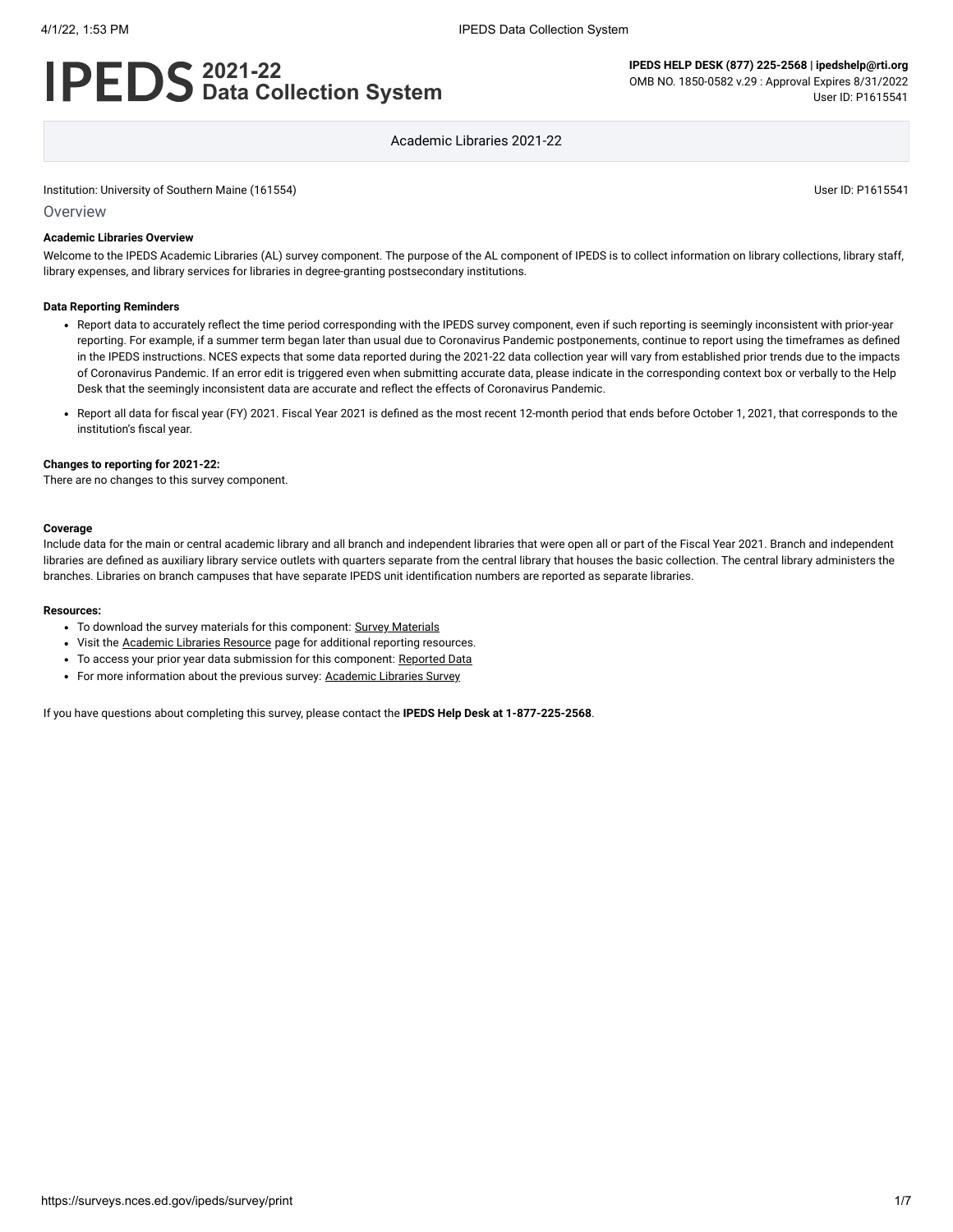Institution: University of Southern Maine (161554) User ID: P1615541 Screening Questions

### **Were your annual total [library expenses](javascript:openglossary(1040)) (including staff salaries and wages) for Fiscal Year 2021:**

Less than \$100,000 Creater than or equal to \$100,000  $\circ$ 

### **Is the [library collection](javascript:openglossary(932)) entirely electronic?**

 $\odot$ 

No Yes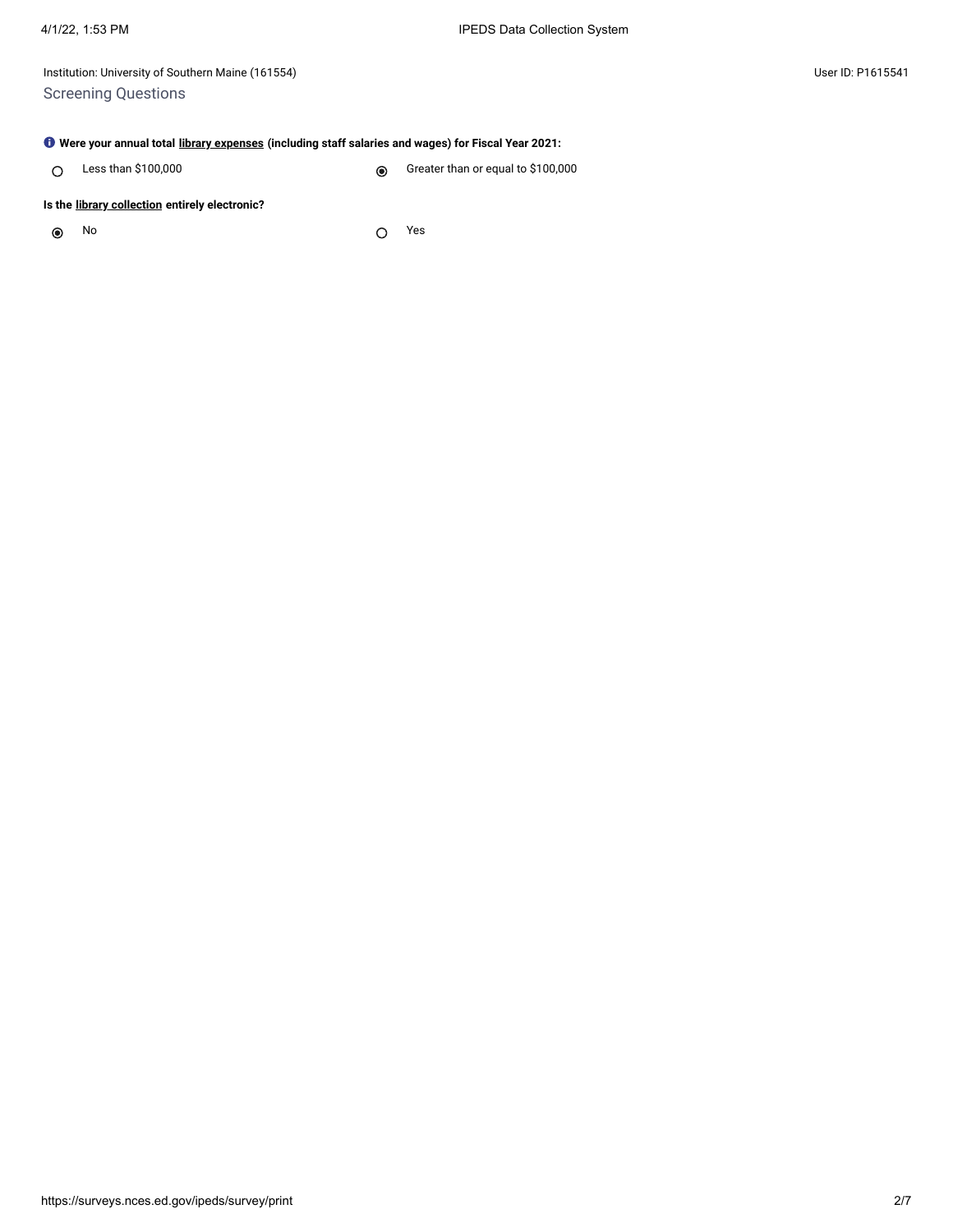# Library Collections/Circulation, Interlibrary Loan Services, and Library Staff

# **Section I: For all degree-granting institutions with library expenses >0 and/or access to a library collection**

NOTE - This section of the survey collects data on selected types of material. It does not cover all materials. Report the total number of each category held at the END of Fiscal Year 2021.

|                              | Physical                      |                      | Digital/Electronic | Total                |           |
|------------------------------|-------------------------------|----------------------|--------------------|----------------------|-----------|
| <b>Library Collections</b>   |                               | Prior Year<br>Amount |                    | Prior Year<br>Amount |           |
| <b>Books</b>                 | 424,428                       | 423,847              | 461,429            | 428,378              |           |
| Databases                    |                               |                      | 305                | 303                  |           |
| Media                        | $\blacktriangledown$<br>9,433 | 15,469               | 110,878            | 94,964               |           |
| Serials                      | 1,598                         | 1,598                | 99,098             | 94,485               |           |
| <b>Total</b>                 | 435,459                       | 440,914              | 671,710            | 618,130              | 1,107,169 |
|                              |                               |                      |                    |                      |           |
| <b>O</b> Library Circulation | $\blacktriangledown$<br>4,709 | 14,170               | 497,828            | 433,718              | 502,537   |

### **Does your institution have [Interlibrary Loan Services](javascript:openglossary(1025)) ?**

O No

| (a) Yes                           |
|-----------------------------------|
| <b>Interlibrary Loan Services</b> |

| Interlibrary Loan Services                                         | Number | Prior Year Amount |  |
|--------------------------------------------------------------------|--------|-------------------|--|
| Total interlibrary loans and documents provided to other libraries | 4.500  | 5.681             |  |
| Total interlibrary loans and documents received                    | 3.162  | 3.469             |  |

### **Does your institution have Library Staff?**

# O No

## Yes

| Library Staff                                    | Number of FTEs | <b>Prior Year Amount</b> |
|--------------------------------------------------|----------------|--------------------------|
| Librarians                                       | 8.00           | 11.00                    |
| Other Professional Staff                         | 13.00          | 10.00                    |
| All Other Paid Staff (Except Student Assistants) | 15.00          | 17.00                    |
| <b>Student Assistants</b>                        | 8.00           | 27.00                    |
| <b>Total</b>                                     | 44.00          | 65.00                    |

### You may use the box below to provide additional context for the data you have reported above.

Numbers were affected this reporting year due to COVID circumstances.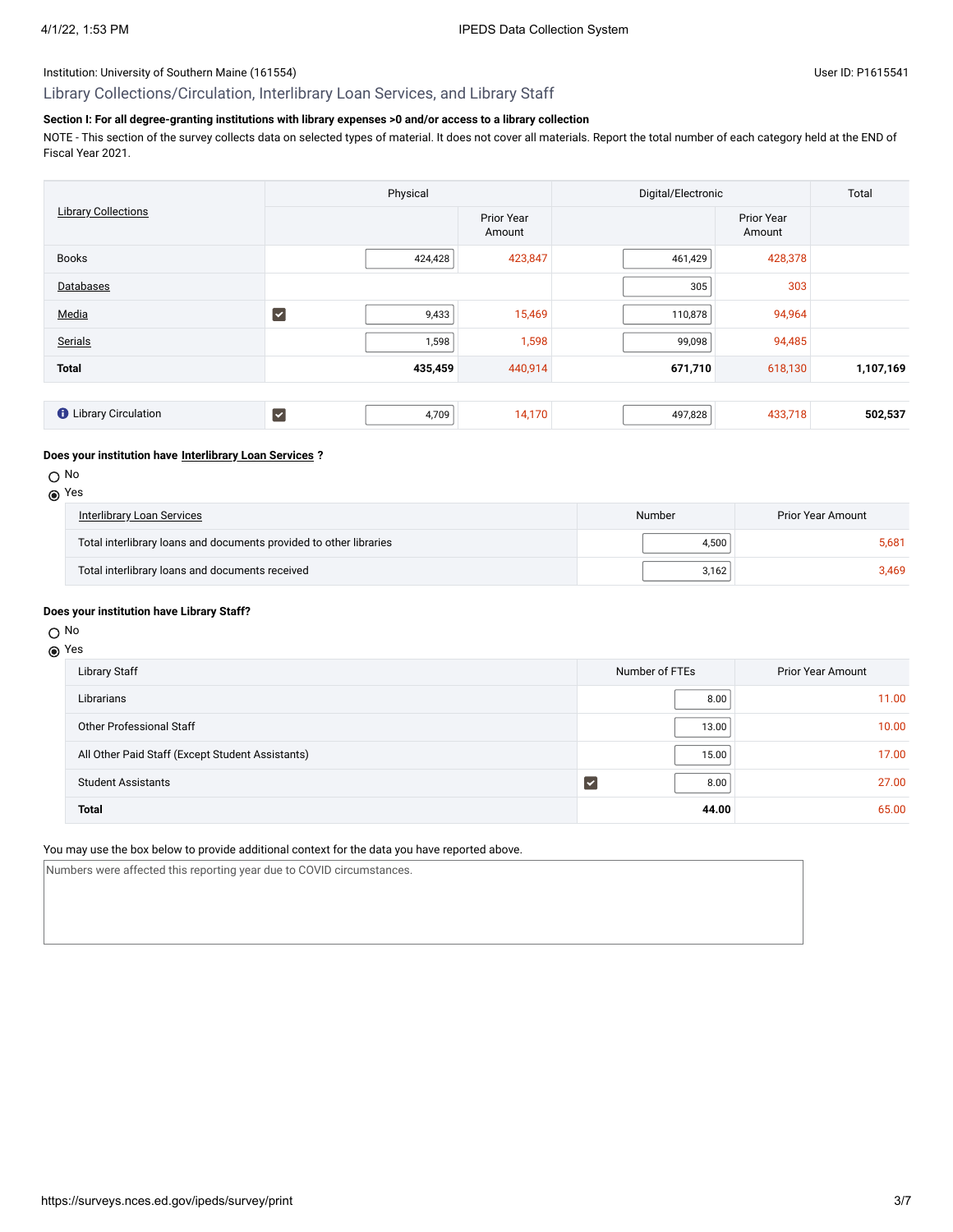### Expenses

### **Section II: For degree-granting institutions with library expenses >= \$100,000**

Library [expenses](javascript:openglossary(1040)) should be reported for the most recent 12-month period that corresponds to your institution's fiscal year that ends before October 1, 2021.

|                       |                                                |                                                                     |            | <b>Prior Year Amount</b> |
|-----------------------|------------------------------------------------|---------------------------------------------------------------------|------------|--------------------------|
|                       | (exclude the main or central library).         | <b>O</b> Indicate the number of branch and independent libraries    | $\sqrt{4}$ | 4                        |
| <b>O</b> Expenses     |                                                |                                                                     | Amount     |                          |
|                       | Total salaries and wages for the library staff |                                                                     | 1,657,129  | 1,701,017                |
|                       |                                                | Are staff fringe benefits paid out of the library budget?           |            |                          |
| $\circ$               | <b>No</b>                                      |                                                                     |            |                          |
| $\bullet$             | Yes                                            | <b>Total Fringe benefits</b>                                        | 858,829    | 864,063                  |
|                       | Materials/services expenses                    |                                                                     |            |                          |
|                       |                                                | One-time purchases of books, serial back-files, and other materials | 54,995     |                          |
|                       | Ongoing commitments to subscriptions           |                                                                     | 763,375    |                          |
|                       | All other materials/services costs             |                                                                     | 108,528    |                          |
|                       | <b>Total materials/services expenses</b>       |                                                                     | 926,898    | 897,497                  |
|                       | <b>Operations and maintenance expenses</b>     |                                                                     |            |                          |
|                       | <b>Preservation services</b>                   |                                                                     | 926        |                          |
|                       |                                                | All other operations and maintenance expenses                       | 122,062    |                          |
|                       | Total operations and maintenance expenses      |                                                                     | 122,988    | 179,927                  |
| <b>Total Expenses</b> |                                                |                                                                     | 3,565,844  | 3,642,504                |
|                       | <b>Total Expenses (minus Fringe Benefits)</b>  |                                                                     | 2,707,015  | 2,778,441                |
|                       |                                                |                                                                     |            |                          |

### You may use the space below to provide context for the data you've reported above.

Numbers were affected this reporting year due to COVID circumstances.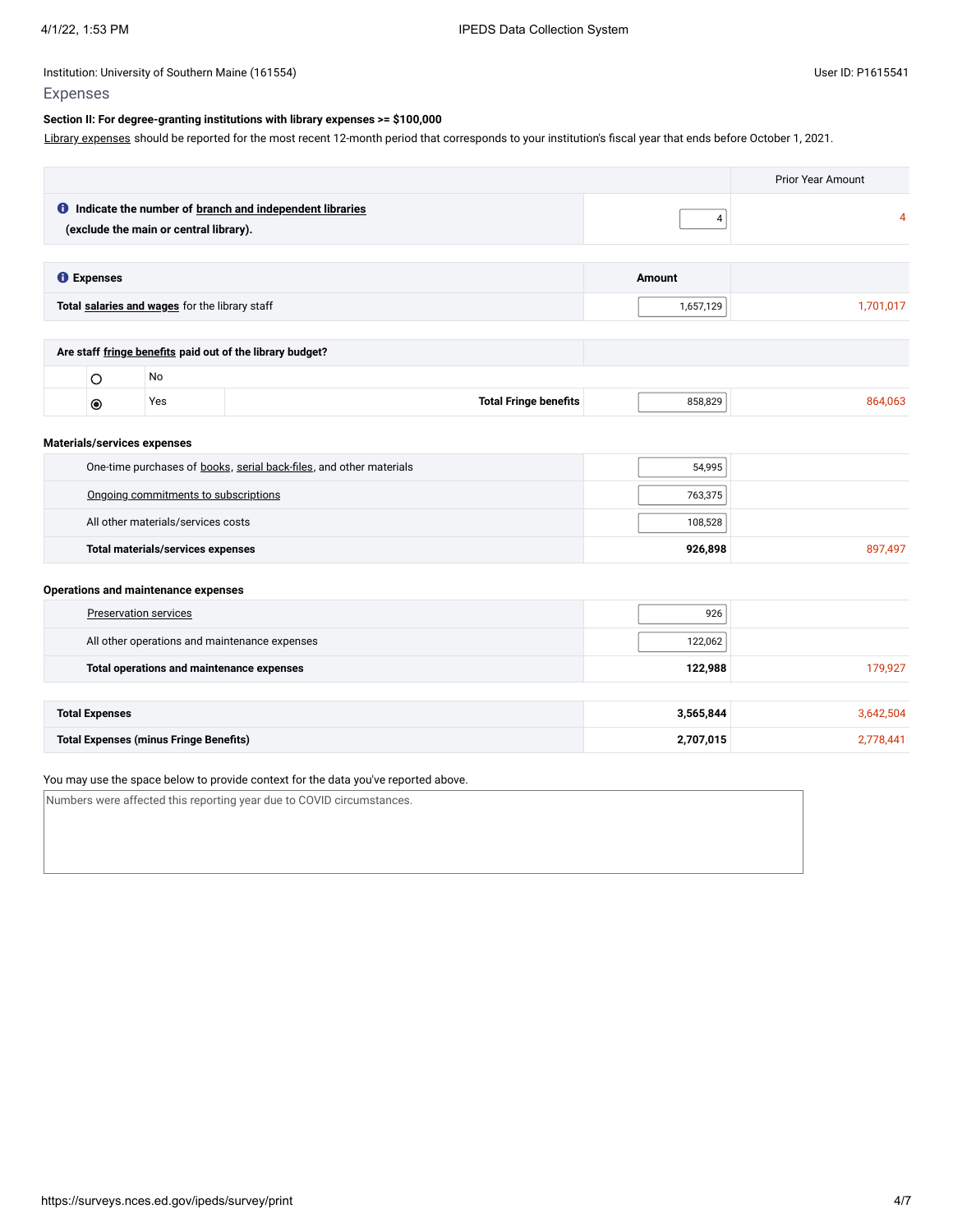### Prepared by

Reporting Reminders:

- The name of the preparer is being collected so that we can follow up with the appropriate person in the event that there are questions concerning the data.
- The Keyholder will be copied on all email correspondence to other preparers.
- The time it took to prepare this component is being collected so that we can continue to improve our estimate of the reporting burden associated with IPEDS.
- Please include in your estimate the time it took for you to review instructions, query and search data sources, complete and review the component, and submit the data through the Data Collection System.
- Thank you for your assistance.

| This survey component was prepared by: |                        |            |                          |  |                   |  |
|----------------------------------------|------------------------|------------|--------------------------|--|-------------------|--|
|                                        | Keyholder              |            | <b>SFA Contact</b>       |  | <b>HR Contact</b> |  |
|                                        | <b>Finance Contact</b> | $_{\circ}$ | Academic Library Contact |  | Other             |  |
|                                        | Name: David Nutty      |            |                          |  |                   |  |
| Email: david.nutty@maine.edu           |                        |            |                          |  |                   |  |

How many staff from your institution only were involved in the data collection and reporting process of this survey component?

9.00 Number of Staff (including yourself)

How many hours did you and others from your institution only spend on each of the steps below when responding to this survey component? Exclude the hours spent collecting data for state and other reporting purposes.

| Staff member  | <b>Collecting Data Needed</b> | Revising Data to Match<br><b>IPEDS Requirements</b> | <b>Entering Data</b> | Revising and Locking Data |
|---------------|-------------------------------|-----------------------------------------------------|----------------------|---------------------------|
| Your office   | 4.00                          | 1.00                                                | 1.00                 | hours                     |
|               | hours                         | hours                                               | hours                | .00.                      |
| Other offices | 10.00                         | 0.00                                                | 0.00                 | 0.00                      |
|               | hours                         | hours                                               | hours                | hours                     |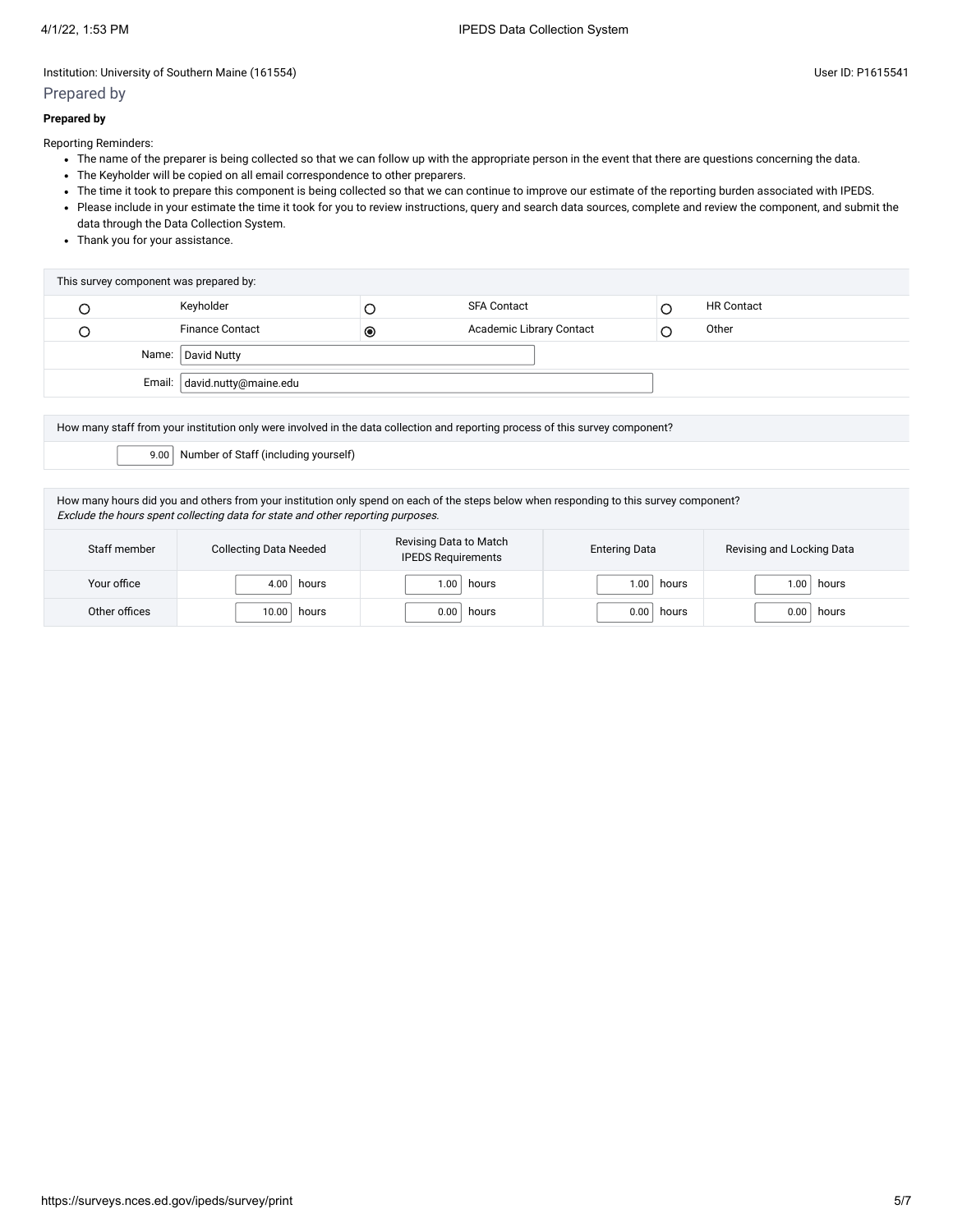### Summary

### **Academic Libraries Component Summary**

IPEDS collects important information regarding your institution. All data reported in IPEDS survey components become available in the IPEDS Data Center and appear as aggregated data in various Department of Education reports. Additionally, some of the reported data appears specifically for your institution through the College Navigator website and is included in your institution's Data Feedback Report (DFR). The purpose of this summary is to provide you an opportunity to view some of the data that, when accepted through the IPEDS quality control process, will appear on the College Navigator website and/or your DFR. College Navigator is updated approximately three months after the data collection period closes and Data Feedback Reports will be available through the Data [Center](https://nces.ed.gov/ipeds/use-the-data) and sent to your institution's CEO in November 2021.

Please review your data for accuracy. If you have questions about the data displayed below after reviewing the data reported on the survey screens, please contact the IPEDS Help Desk at: 1-877-225-2568 or [ipedshelp@rti.org.](mailto:ipedshelp@rti.org)

| <b>Physical Collection</b> | <b>Digital/Electronic Collection</b> |
|----------------------------|--------------------------------------|
| 424.428                    | 461,429                              |
|                            | 305                                  |
| 9.433                      | 110,878                              |
| 1.598                      | 99,098                               |
| 435.459                    | 671,710                              |
|                            |                                      |
| 4.709                      | 497,828                              |
|                            |                                      |

| <b>Expenses</b>                        | Amount      |
|----------------------------------------|-------------|
| Salaries and wages                     | \$1,657,129 |
| Fringe benefits                        | \$858,829   |
| Materials/services expenses            | \$926.898   |
| Operations and maintenance<br>expenses | \$122,988   |
| <b>Total expenses</b>                  | \$3,565,844 |